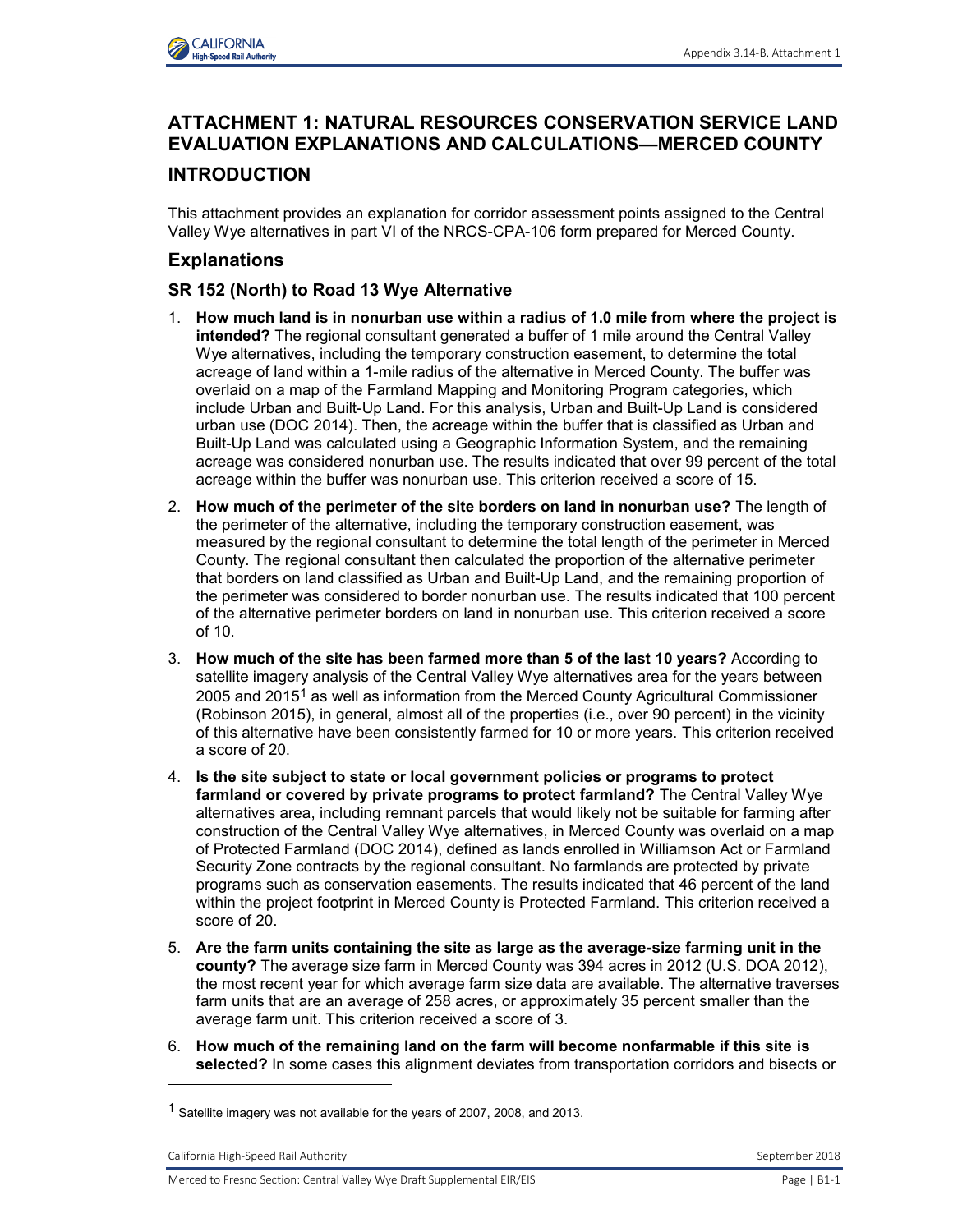otherwise severs agricultural parcels. Some of the remnant parcels resulting from this severance may not be viable for continued agricultural use. The regional consultant team used GIS software to identify parcels of Important Farmland that would be 20 acres or less following severance due to construction of the HSR system. It was assumed that parcels greater than 20 acres would be viable for continued agricultural use. Analysts then evaluated the characteristics of each of the remnant parcels 20 acres or less using criteria described in Appendix 3.14-C, Remnant Parcel Analysis and Important Farmland Mitigation, to determine which parcels would be viable for continued agricultural use and which parcels would likely result in conversion to nonagricultural use. The acreage of the remainder parcels determined not viable for continued agricultural use was compared to the acreage of the original parcels. The results indicated that the acreage of nonviable remainder parcels on farmable land would total approximately 1.5 percent of the acreage of the original parcels. This criterion received a score of 0.

- 7. **Does the site have available adequate supply of farm support services and markets?** According to the Merced County Agricultural Commissioner (Robinson 2015), the area in the vicinity of this alternative has been farmed for 50 to 100 years and it has adequate support services and markets. This alternative would not have an impact on farm services. This criterion received a score of 5.
- 8. **Does this site have substantial and well maintained on-farm investments such as barns, fruit trees and vines, field terraces, drainage, irrigation, waterways, and other soil and water conservation measures?** According to satellite imagery analysis of the Central Valley Wye alternatives area by the regional consultant, the overall amount of onfarm investment is high. Ancillary agricultural structures, barns, and large stables/feeding bins were observed on the farms. Soil and water conservation measures have been applied to many of the fields. This criterion received a score of 20.
- 9. **Would this project, by converting the land to nonagricultural use, reduce the support for farm support services in the area?** The regional consultant overlaid the alternative on a map of the Farmland Mapping and Monitoring Program categories to determine how many acres of Important Farmland would be permanently converted. Considering there are approximately 1,158,900 acres of Important Farmland and Grazing Land in Merced County (DOC 2014), the permanent conversion of 688 acres of Important Farmland and Grazing in Merced County under this alternative would result in no substantial reduction in demand for farm support services in the area. This criterion received a score of 3.
- 10. **Is the kind and intensity of the proposed use of the site sufficiently incompatible with agriculture that it is likely to contribute to the eventual conversion of the surrounding farmland to nonagricultural use?** The Central Valley Wye alternatives would not include any stations. In contrast to stations, which could induce population growth and farmland conversion, trackway use is largely compatible with adjacent agriculture and would not induce urban development. Therefore, it is unlikely that trackway use would contribute to eventual conversion of surrounding farmland to nonagricultural use. This criterion received a score of 1.

#### *Additional Notes*

This entire alternative is 50 miles long, with 18 miles in Merced County, and is the shortest alternative.

#### **SR 152 (North) to Road 19 Wye Alternative**

1. **How much land is in nonurban use within a radius of 1.0 mile from where the project is intended?** The regional consultant used the same methodology described in Criterion 1 for the State Route (SR) 152 (North) to Road 13 Wye Alternative. The results indicated that over 99 percent of the total acreage within the buffer was nonurban use. This criterion received a score of 15.

September 2018 California High-Speed Rail Authority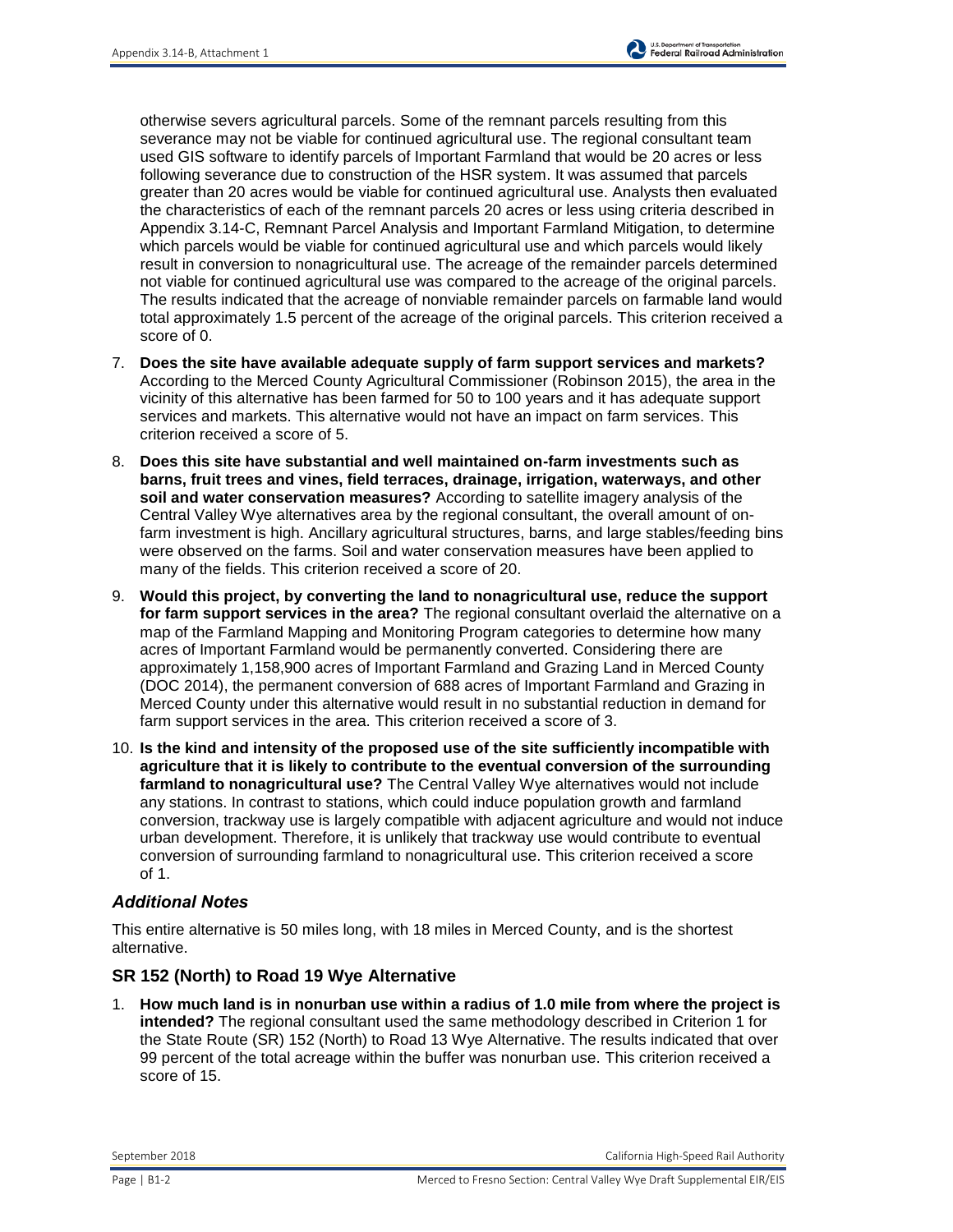

- 2. **How much of the perimeter of the site borders on land in nonurban use?** The regional consultant used same methodology described in Criterion 2 for the SR 152 (North) to Road 13 Wye Alternative. The results indicated that 98 percent of the perimeter of the alternative borders nonurban use. This criterion received a score of 10.
- 3. **How much of the site has been farmed more than 5 of the last 10 years?** According to satellite imagery analysis of the project footprint for the years between 2005 and 2015<sup>2</sup> as well as information from the Merced County Agricultural Commissioner (Robinson 2015), in general, almost all of the properties (i.e., over 90 percent) in the vicinity of this alternative have been consistently farmed for 10 or more years. This criterion received a score of 20.
- 4. **Is the site subject to state or local government policies or programs to protect farmland or covered by private programs to protect farmland?** The regional consultant used the same methodology described in Criterion 4 for the SR 152 (North) to Road 13 Wye Alternative. The results indicated that 39 percent of the land within the project footprint in Merced County is Protected Farmland. This criterion received a score of 20.
- 5. **Are the farm units containing the site as large as the average-size farming unit in the county?** The regional consultant used the same methodology described in Criterion 5 for the SR 152 (North) to Road 13 Wye Alternative. The alternative traverses farm units that are an average of 272 acres, or approximately 31 percent smaller than the average farm unit. This criterion received a score of 4.
- 6. **How much of the remaining land on the farm will become nonfarmable if this site is selected?** The regional consultant used the same methodology described in Criterion 6 for the SR 152 (North) to Road 13 Wye Alternative. The results indicated that the acreage of nonviable remainder parcels on farmable land would total approximately 1.1 percent of the acreage of the original parcels that would be within the project footprint of this alternative. This criterion received a score of 0.
- 7. **Does the site have available adequate supply of farm support services and markets?** The regional consultant used the same methodology described in Criterion 7 for the SR 152 (North) to Road 13 Wye Alternative. This alternative would not have an impact on farm services. This criterion received a score of 5.
- 8. **Does this site have substantial and well maintained on-farm investments such as barns, fruit trees and vines, field terraces, drainage, irrigation, waterways, and other soil and water conservation measures?** The regional consultant used the same methodology described in Criterion 8 for the SR 152 (North) to Road 13 Wye Alternative. The overall amount of on-farm investment is high. Ancillary agricultural structures, barns, and large stables/feeding bins were observed on the farms. Soil and water conservation measures have been applied to many of the fields. This criterion received a score of 20.
- 9. **Would this project, by converting the land to nonagricultural use, reduce the support for farm support services in the area?** The regional consultant used the same methodology described in Criterion 9 for the SR 152 (North) to Road 13 Wye Alternative. Considering there are approximately 1,158,900 acres of Important Farmland and Grazing Land in Merced County (DOC 2014), the permanent conversion of 798 acres of Important Farmland and Grazing Land in Merced County under this alternative would result in no substantial reduction in demand for farm support services in the area. This criterion received a score of 3.
- 10. **Is the kind and intensity of the proposed use of the site sufficiently incompatible with agriculture that it is likely to contribute to the eventual conversion of the surrounding farmland to nonagricultural use?** The regional consultant used the same methodology described in Criterion 10 for the SR 152 (North) to Road 13 Wye Alternative. It is unlikely that

l

<sup>&</sup>lt;sup>2</sup> Satellite imagery was not available for the years of 2007, 2008, and 2013.

California High-Speed Rail Authority September 2018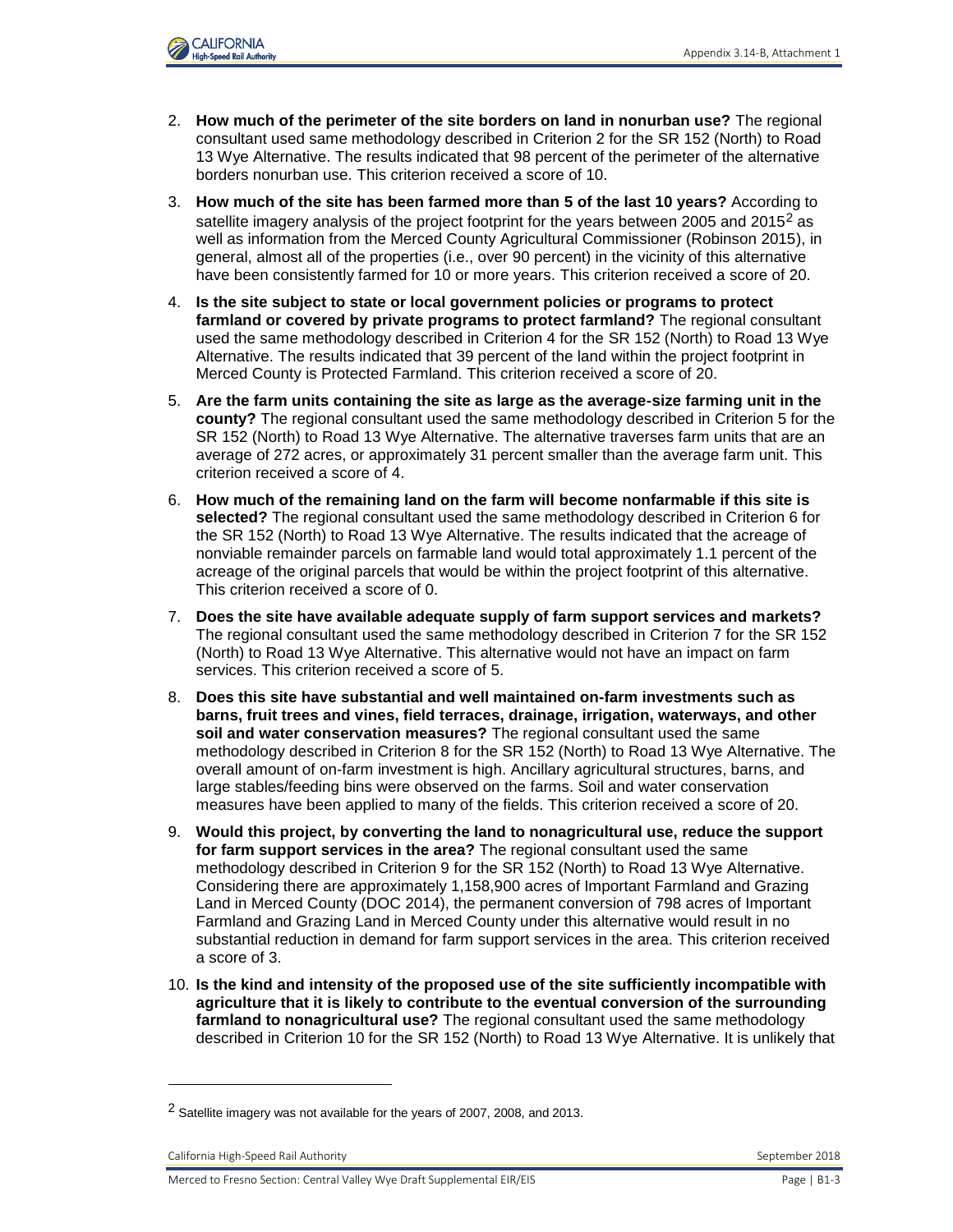the trackway would convert the surrounding farmland to nonagricultural use. This criterion received a score of 1.

## *Additional Notes*

This entire alternative is 55 miles long, with 20 miles in Merced County, and is the longest alternative.

### **Avenue 21 to Road 13 Wye Alternative**

- 1. **How much land is in nonurban use within a radius of 1.0 mile from where the project is intended?** The regional consultant used the same methodology described in Criterion 1 for the SR 152 (North) to Road 13 Wye Alternative. The results indicated that over 99 percent of the total acreage within the buffer was nonurban use. This criterion received a score of 15.
- 2. **How much of the perimeter of the site borders on land in nonurban use?** The regional consultant used the same methodology described in Criterion 2 for the SR 152 (North) to Road 13 Wye Alternative. The results indicated that 100 percent of the perimeter of the project footprint borders nonurban use. This criterion received a score of 10.
- 3. **How much of the site has been farmed more than 5 of the last 10 years?** According to satellite imagery analysis of the Central Valley Wye alternatives area for the years between 2005 and 2015<sup>3</sup> as well as information from the Merced County Agricultural Commissioner (Robinson 2015), in general, almost all of the properties (i.e., over 90 percent) in the vicinity of this alternative have been consistently farmed for 10 or more years. This criterion received a score of 20.
- 4. **Is the site subject to state or local government policies or programs to protect farmland or covered by private programs to protect farmland?** The regional consultant used the same methodology described in Criterion 4 for the SR 152 (North) to Road 13 Wye Alternative. The results indicated that 39 percent of the land within the project footprint in Merced County is Protected Farmland. This criterion received a score of 20.
- 5. **Are the farm units containing the site as large as the average-size farming unit in the county?** The regional consultant used the same methodology described in Criterion 5 for the SR 152 (North) to Road 13 Wye Alternative. The alternative traverses farm units that are an average of 205 acres, or approximately 48 percent smaller than the average farm unit. This criterion received a score of 1.
- 6. **How much of the remaining land on the farm will become nonfarmable if this site is selected?** The regional consultant used the same methodology described in Criterion 6 for the SR 152 (North) to Road 13 Wye Alternative. The results indicated that the acreage of nonviable remainder parcels on farmable land would total approximately 1.5 percent of the acreage of the original parcels that would be within the footprint of this alternative. This criterion received a score of 0.
- 7. **Does the site have available adequate supply of farm support services and markets?** The regional consultant used the same methodology described in Criterion 7 for the SR 152 (North) to Road 13 Wye Alternative. This alternative would not have an impact on farm services. This criterion received a score of 5.
- 8. **Does this site have substantial and well maintained on-farm investments such as barns, fruit trees and vines, field terraces, drainage, irrigation, waterways, and other soil and water conservation measures?** The regional consultant used the same methodology described in Criterion 8 for the SR 152 (North) to Road 13 Wye Alternative. The overall amount of on-farm investment is high. Ancillary agricultural structures, barns, and large stables/feeding bins were observed on the farms. Soil and water conservation measures have been applied to many of the fields. This criterion received a score of 20.

l

<sup>3</sup> Satellite imagery was not available for the years of 2007, 2008, and 2013.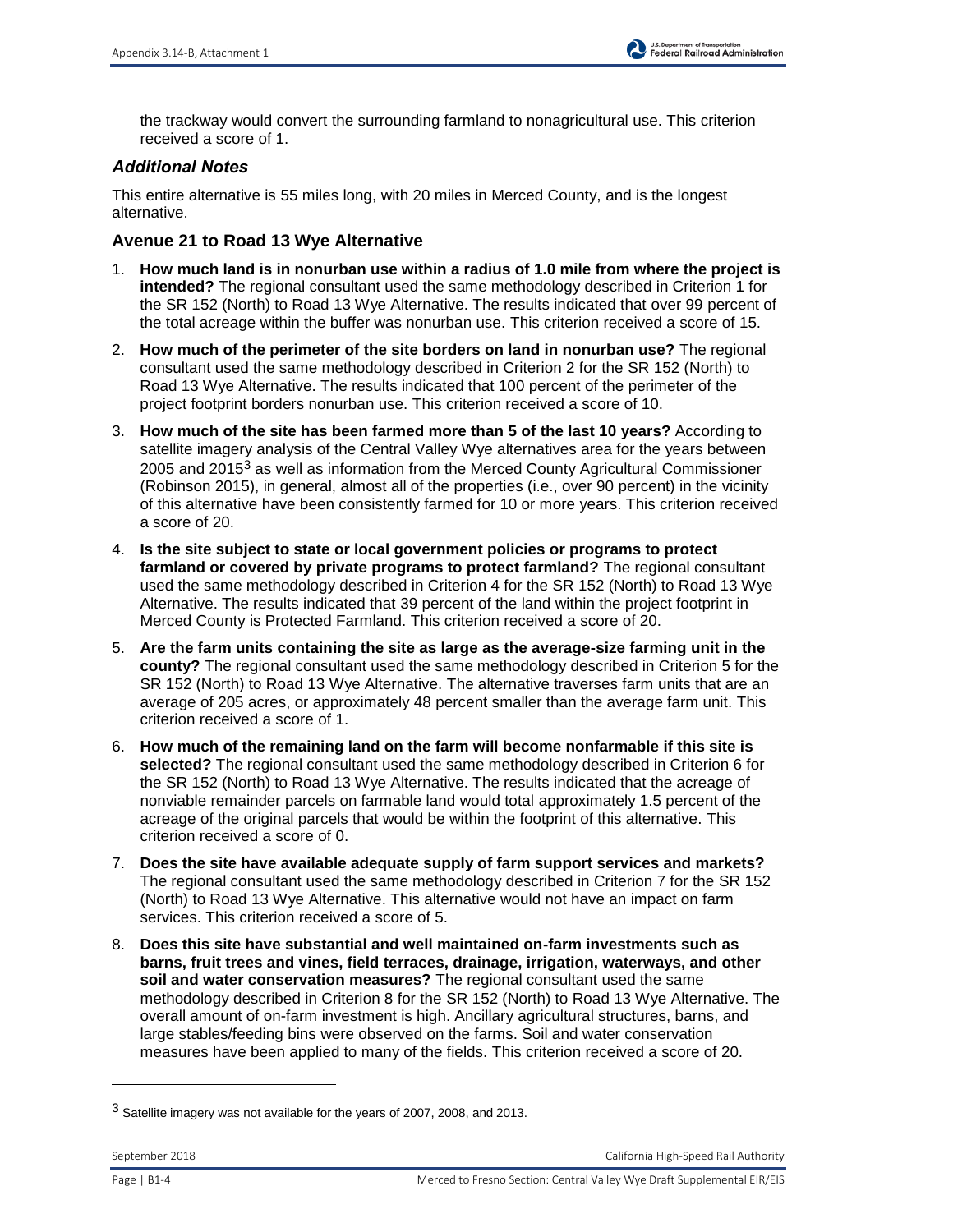

- 9. **Would this project, by converting the land to nonagricultural use, reduce the support for farm support services in the area?** The regional consultant used the same methodology described in Criterion 9 for the SR 152 (North) to Road 13 Wye Alternative. Considering there are approximately 1,158,900 acres of Important Farmland and Grazing Land in Merced County (DOC 2014), the permanent conversion of 618 acres of Important Farmland and Grazing Land in Merced County under this alternative would result in no substantial reduction in demand for farm support services in the area. This criterion received a score of 3.
- 10. **Is the kind and intensity of the proposed use of the site sufficiently incompatible with agriculture that it is likely to contribute to the eventual conversion of the surrounding farmland to nonagricultural use?** The regional consultant used the same methodology described in Criterion 10 for the SR 152 (North) to Road 13 Wye Alternative. It is unlikely that the trackway would convert surrounding farmland to nonagricultural use. This criterion received a score of 1.

#### *Additional Notes*

This entire alternative is 52 miles long, with 17 miles in Merced County.

#### **SR 152 (North) to Road 11 Wye Alternative**

- **1. How much land is in nonurban use within a radius of 1.0 mile from where the project is intended?** The regional consultant used the same methodology described in Criterion 1 for the State Route (SR) 152 (North) to Road 13 Wye Alternative. The results indicated that over 99 percent of the total acreage within the buffer was nonurban use. This criterion received a score of 15.
- **2. How much of the perimeter of the site borders on land in nonurban use?** The regional consultant used same methodology described in Criterion 2 for the SR 152 (North) to Road 13 Wye Alternative. The results indicated that 98 percent of the perimeter of the alternative borders nonurban use. This criterion received a score of 10.
- **3. How much of the site has been farmed more than 5 of the last 10 years?** According to satellite imagery analysis of the Central Valley Wye alternatives area for the years between 2005 and 2015<sup>4</sup> as well as information from the Merced County Agricultural Commissioner (Robinson 2015), in general, almost all of the properties (i.e., over 90 percent) in the vicinity of this alternative have been consistently farmed for 10 or more years. This criterion received a score of 20.
- **4. Is the site subject to state or local government policies or programs to protect farmland or covered by private programs to protect farmland?** The regional consultant used the same methodology described in Criterion 4 for the SR 152 (North) to Road 13 Wye Alternative. The results indicated that 51 percent of the land within the project footprint in Merced County is Protected Farmland. This criterion received a score of 20.
- **5. Are the farm units containing the site as large as the average-size farming unit in the county?** The regional consultant used the same methodology described in Criterion 5 for the SR 152 (North) to Road 13 Wye Alternative. The alternative traverses farm units that are an average of 294 acres, or approximately 25 percent smaller than the average farm unit. This criterion received a score of 5.
- **6. How much of the remaining land on the farm will become nonfarmable if this site is selected?** The regional consultant used the same methodology described in Criterion 6 for the SR 152 (North) to Road 13 Wye Alternative. The results indicated that the acreage of nonviable remainder parcels on farmable land would total 2.7 percent of the acreage of the

l

<sup>&</sup>lt;sup>4</sup> Satellite imagery was not available for the years of 2007, 2008, and 2013.

California High-Speed Rail Authority September 2018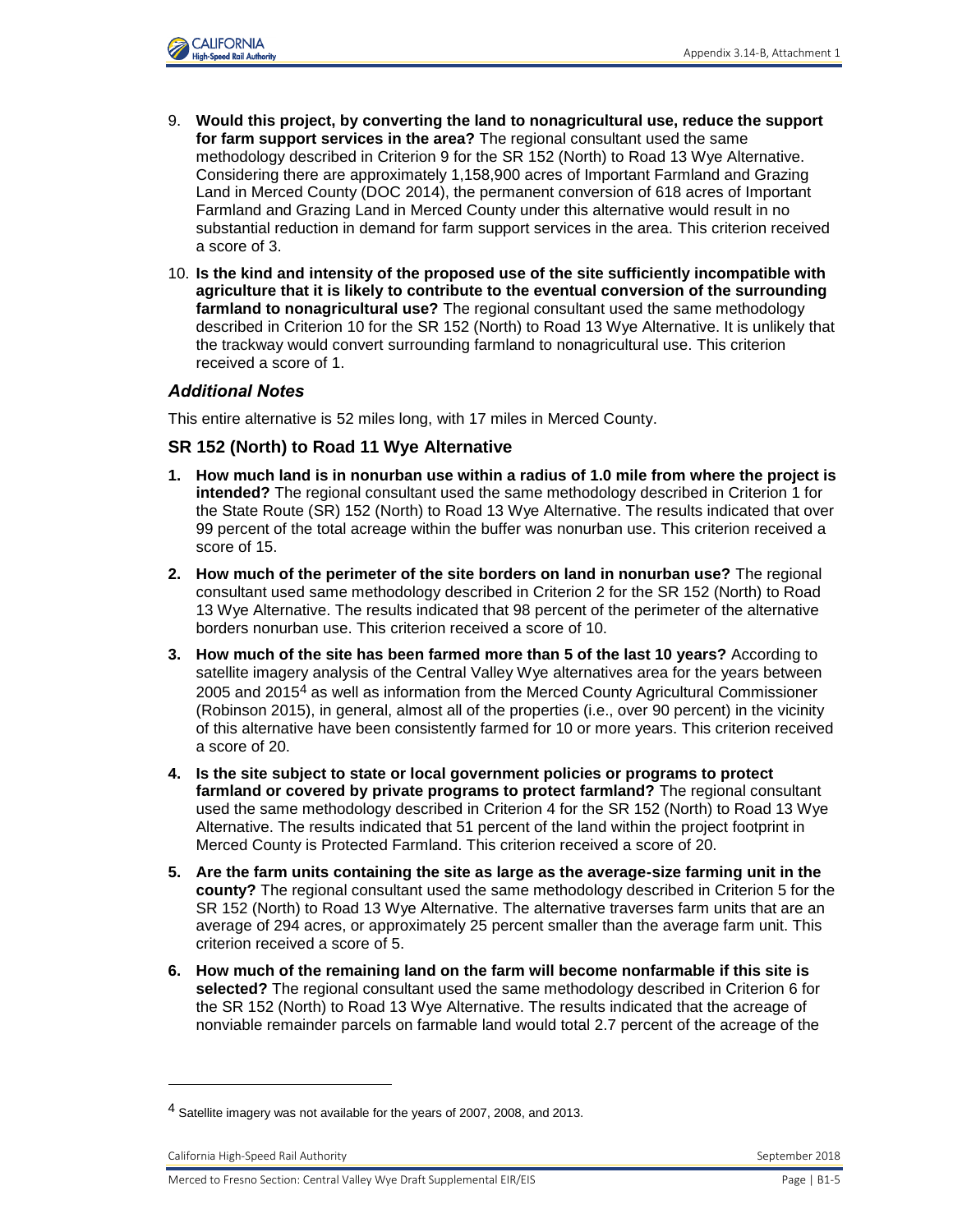original parcels that would be within the footprint of this alternative. This criterion received a score of 0.

- **7. Does the site have available adequate supply of farm support services and markets?** The regional consultant used the same methodology described in Criterion 7 for the SR 152 (North) to Road 13 Wye Alternative. This alternative would not have an impact on farm services. This criterion received a score of 5.
- **8. Does this site have substantial and well maintained on-farm investments such as barns, fruit trees and vines, field terraces, drainage, irrigation, waterways, and other soil and water conservation measures?** The regional consultant used the same methodology described in Criterion 8 for the SR 152 (North) to Road 13 Wye Alternative. The overall amount of on-farm investment is high. Ancillary agricultural structures, barns, and large stables/feeding bins were observed on the farms. Soil and water conservation measures have been applied to many of the fields. This criterion received a score of 20.
- **9. Would this project, by converting the land to nonagricultural use, reduce the support for farm support services in the area?** The regional consultant used the same methodology described in Criterion 9 for the SR 152 (North) to Road 13 Wye Alternative. Considering there are approximately 1,158,900 acres of Important Farmland and Grazing Land in Merced County (DOC 2014), the permanent conversion of 718 acres of Important Farmland and Grazing Land in Merced County under this alternative would result in no substantial reduction in demand for farm support services in the area. This criterion received a score of 3.
- **10. Is the kind and intensity of the proposed use of the site sufficiently incompatible with agriculture that it is likely to contribute to the eventual conversion of the surrounding farmland to nonagricultural use?** The regional consultant used the same methodology described in Criterion 10 for the SR 152 (North) to Road 13 Wye Alternative. It is unlikely that the trackway would convert the surrounding farmland to nonagricultural use. This criterion received a score of 1.

#### **Additional Notes**

This entire alternative is 52 miles long, with 19 miles in Merced County.